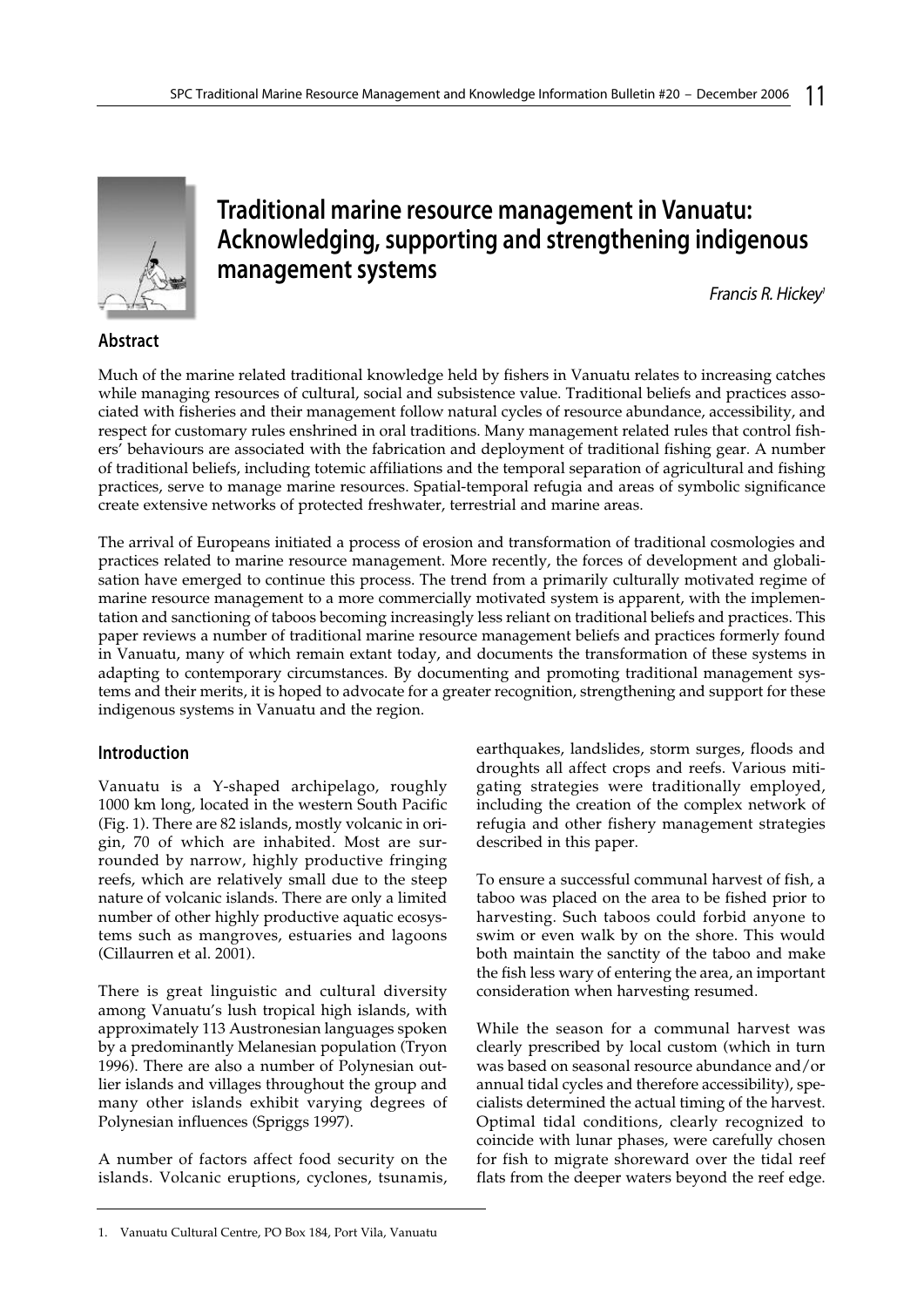#### **12** SPC Traditional Marine Resource Management and Knowledge Information Bulletin #20 – December 2006

The optimal reef-gleaning season was also determined by annual tidal cycles whereby reefs were fully exposed during daylight hours.

Methods of overcoming food shortages included storing fermented fruits and utilizing alternative foods (such as wild yams and cycad fruits) not normally eaten. Another strategy was to create "giant-clam gar-





dens", with fishers gathering giant clams (Tridacnidae) into discrete areas on reef flats for their exclusive use in times of need. This increased reproductive success by maintaining a close proximity of a breeding population dependant on external fertilization. Thus, it may also be considered a management strategy.

Starting in the early 1800s, diseases introduced by Europeans reduced the population from an estimated half million or more in the pre-contact period to 45,000 by the 1940s (Bedford 1989). By 1999, the population had rebounded to 189,000 (National Statistics Office 2000). Christianity, primarily the Presbyterian, Anglican and Catholic faiths, was introduced some 150 years ago and overlaid and influenced island traditions to varying degrees. The diversity of traditions, coupled with extensive migration from inland to coastal areas, the introduction of modern fishing gear, and the commercialization of resources, often makes it difficult to generalize about customary fishing beliefs and practices. Clearly though, despite the impacts of the colonial period, Vanuatu has maintained a strong cultural heritage of traditional resource management.2 While some traditions have been severely undermined and transformed by contact with Europeans, others are still extant and much cultural knowledge remains in living memory.

The Vanuatu Fisheries Department emphasizes the fundamental role of traditional management practices, while also introducing some national regulations; these include measures such as setting size limits for some commercialized invertebrates, protecting turtle nests and eggs, and banning the harvesting of berried spiny lobsters. However, the monitoring and enforcement of these regulations in rural areas remains extremely difficult and cost prohibitive, and the regulations are rarely enforced outside urban areas due to logistical and financial



constraints. Their main value is to control the export of commercial fisheries products such as trochus from the two urban centres.

The increasing population, concentrated in coastal regions, and the global market pressure for Westernstyle economic development make the strengthening of traditional management of marine resources critically important to ensure sustainability.

#### **Traditional fisheries**

Traditional fishing methods vary somewhat among islands and cultural groups. Most traditional harvesting, however, is focused on nearshore reefs. Reef gleaning for various fish and shellfish, crab, octopus, sea urchins, spiny lobsters and numerous other invertebrates provides a significant portion of the catch. Women and children's contribution in providing sustenance through reef gleaning is significant and often under-acknowledged. Other methods, including fish poisoning, spearing and shooting fish with bow and arrow from reef edges, hook and line fishing, netting and fish trapping, and communal harvesting methods like coconut leaf-sweeping, fish driving, and weir fishing are commonly used in different areas. However, hooks and lines were apparently not used everywhere in former times.

<sup>2.</sup> The term traditional here is meant to refer to practices, beliefs and knowledge considered to have a foundation in the past, particularly before European arrival.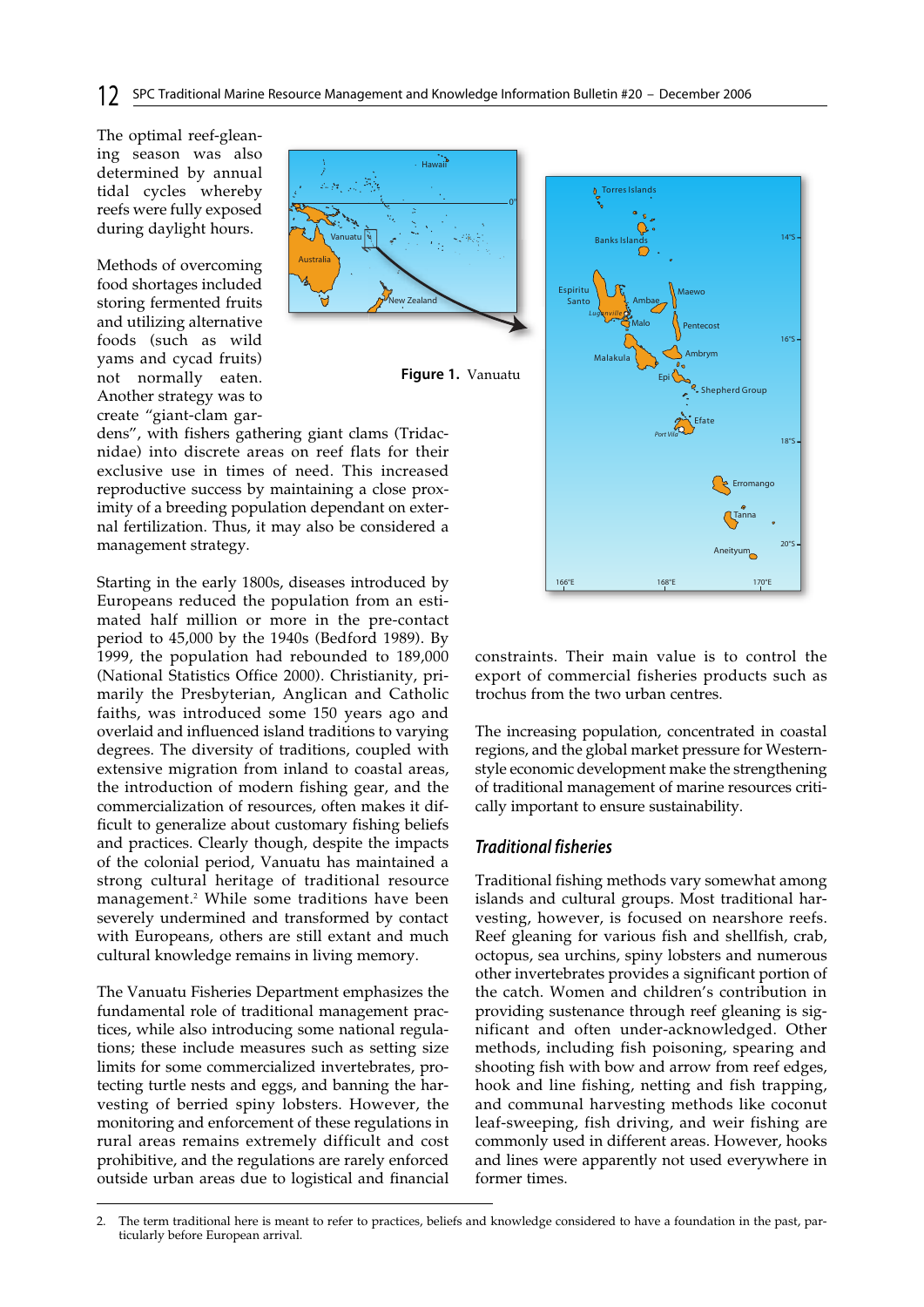There are also fisheries for marine turtles and, in the past, for dugongs (*Dugong dugon*), as well as the annual harvesting of the palolo seaworm (Polycheata). In some areas, there are traditional offshore fisheries for deepwater Eteline snappers, breams (Lethrinidae) and groupers (Serranidae), as well as for flying fish, tuna and tuna-like species, although the latter were fished mainly in areas of Polynesian influence. All of these fishing methods are based on extensive traditional ecological knowledge (TEK) of the various resources so as to optimize catches, and encompass a significant corpus of traditional beliefs and practices, including numerous prohibitions controlling fisher behaviour.

Most of these fishing practices are still in use today. However, their modern counterparts have largely replaced traditional nets and hook and lines. Newer methods, such as the use of snorkelling gear, spearguns, underwater torches and long gillnets have become increasingly common. Outboard motor boats are now widely used for pelagic and deepwater fishing and interisland transport. However, the outrigger canoe, with styles varying among islands, still serves most coastal villages for nearshore fishing and transport (Hickey 1999).

#### **Traditional resource management**

#### **Cosmology**

Marine resource management was never formerly compartmentalized. The knowledge, beliefs and practices that contributed to the management of resources pervaded all facets of life. Numerous beliefs, practices and protocols governed much of the activities and behaviours, not only of fishers but of all clan members engaged in any of the traditional activities of life. Arts such as weaving baskets and mats, making ceremonial carvings and headdresses, preparing traditional medicines or making canoes, all involved following strictly prescribed protocols based on area-specific cosmologies.

These protocols, encoded and enshrined in oral traditions, were often derived from island deities/cultural heroes and sanctioned by the ancestors as "the way". The way was orally transmitted to subsequent generations as a holistic approach to life on the islands, including the synergistic management of resources. Following the way specified by island deities led to a fruitful life on the islands, where people were also ritually part of that sanctified world and were symbolically one with the gods and ancestral spirits (Eliade 1957).

Consequently, it is important to consider the context in which management measures, as well as harvesting techniques, were practised: that is, within the framework of the cosmology or belief system held in ancient times. Life in the islands of Vanuatu had, and still largely has, an inherent sanctity stemming from the animistic cosmological belief that "all things have a spirit" and that all things and events, are inherently connected through this spiritual medium. By extension of that belief, people may hope to influence natural forces otherwise beyond their control by the use of sanctified rituals, and so mitigate against various threats to food security.

Many practices stemming from this underlying cosmology are highly ritualized and are undertaken by specialists who received this knowledge from elders. Most involve the use of sacred stones and leaves often used synergistically, along with other rituals whose secrets are closely guarded as revealing them undermines their power. In many cases, the power of the omnipresent ancestral spirits that live "on the other side" is evoked to achieve the desired influence over nature and worldly events. Communication with these spirits was often ritually enhanced through the use of a narcotic drink prepared from kava (*Piper methysticum*) (Lebot et al. 1992).

Evoking the power of the ancestral spirits or island deities to intervene and increase resource abundance was an integral part of traditional taboos placed on resources. Reef taboos were never formerly static, but were always accompanied by ritualized practices underpinned by cosmological beliefs invoking ancestors/deities to increase resources. Today the abandonment of these practices is sometimes cited as the reason for resource depletion.

#### **Environmental knowledge and indicators**

Tidal patterns are important, since much of the nearshore marine resources come from reef gleaning or communal fishing activities requiring good low tides. The overall maximum tidal amplitude in Vanuatu is roughly 1.5 m. The annual lows, often zero or negative tides, generally occur during the austral winter months of June and July. Extreme low water of the winter spring tides occurs at midday, so reefs are optimally exposed for gleaning during daylight hours around the new and full moons. During the summer months, extreme low water occurs at midnight during the new and full moons, but these low tides rarely get as low as those of the winter months.

Winter is also the optimal season for communal fish harvesting methods such as the traditional leaf sweep, fish drives, use of fish weirs and fish poisons in tide pools. These techniques all depend on spring tides that are high enough to allow fish to come inshore over reef flats to feed, yet low enough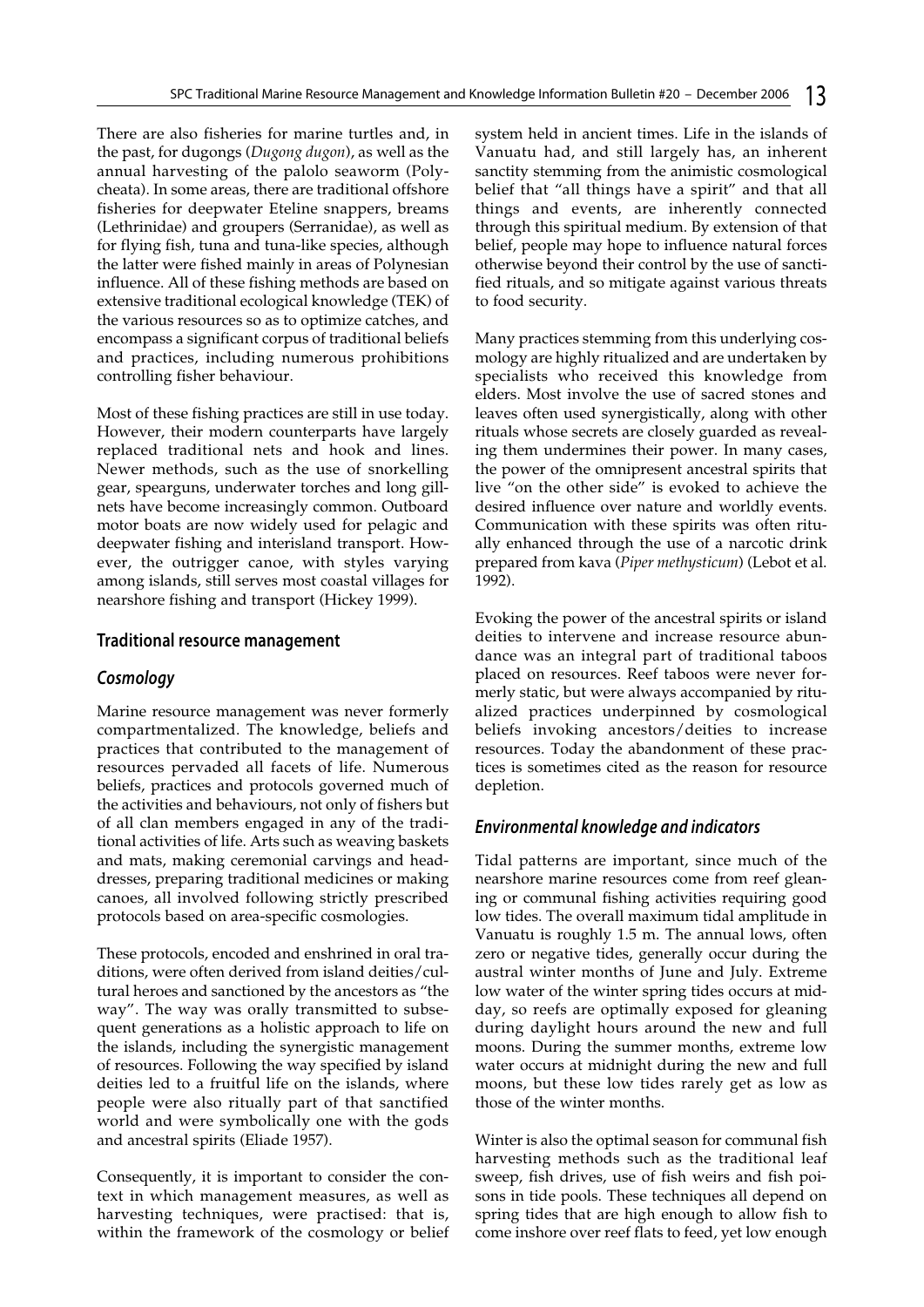to strand fish in pools behind natural barriers or those created by these methods. The winter season also coincides with the period when many nearshore resources are not reproducing but are fattening up.

The flowering of *waelken* (*Miscanthus* sp.) in late summer is the environmental cue that indicates the seasonal spawning of many reef fish in the southern islands of Vanuatu (where seasonal temperature variations are more pronounced). As the flowers swell up in maturation, the fish also swell up with eggs. When the flowers burst in late February and March, the fish release their eggs. The post-spawning period is considered good for hook-and-line fishing, as reef fish feed hungrily to recharge fat reserves depleted through egg production, and are quick to take bait. Other species, such as Siganids, have spawning peaks earlier in summer, from October to January, and are indicated by the onset of flowering of the coastal tree *Excoecaria agallocha*.

In the "colder" winter months, when the reefs are optimally exposed for harvesting through gleaning, many of the nearshore resources charge their fat reserves, and are thus preferred for their taste. A commonly cited environmental cue is the flowering of *narara* (*Erythrina variegata),* when reef fish, crab and lobster are said to be full of fat. This time is also known to be best for catching octopus, which are said to come out of their holes to see the bright red *narara* flowers. The appearance of the constellation Pleiades on the western horizon after sunset (in April) is used on many islands to herald the New Yam season, and the return of the seasonal low tides.

Some islands (such as Ambrym) cite Orion's Belt, which follows about a month later in the same position, as symbolic of a fisher returning from the exposed reefs with baskets of shellfish to be prepared with yam puddings of this season, while for other islands it is symbolic of people returning from the gardens with baskets full of yams. The annual cycle of tidal patterns that determine optimal reef gleaning and communal fishing methods is thus synchronized with the annual agricultural cycle of yam production.<sup>3</sup>

Communal fish harvests in the winter months capable of producing large catches were thus part of an annual cycle of ceremonial feasts or ritualized exchanges with inland villages in return for resources such as yams or fruits from island interiors. These practices served to redistribute a seasonal abundance of resources between different

island biomes while strengthening alliances and maintaining peaceful trade relations between kinship groups.

## **Seasonal cycles**

Seasonal abundance — the occurrence of spawning migrations and aggregations — in addition to harvesting method constraints such as tidal patterns, also determined which species were targeted at particular times. Nearly every marine resource had a discrete season when it was targeted, often encoded by an environmental cue such as a flowering plant or other cue. This is expressed by village elders who say: "Everything has its own time." Many species would, for example, primarily be targeted when their fat reserves were at a maximum and thus, when they tasted better. As this was also generally the time preceding spawning peaks, this cycle minimized fishing pressure during reproductive periods and assisted significantly with their management.

Nearly every month of the year, different resources would be considered ripe or become abundant; an example is the annual seasonal appearance of the marine Palolo worm. In later months, sharks would come ashore to bear live young. Shark pups remain inshore for some time and are easily harvested using hand spears. In the early summer months, with the return of the rains, terrestrial crabs (*Cardisoma* spp.) would intensify their foraging activity near the coast, fattening up prior to aggregating to specific coastal areas to release their eggs in the sea, making them easily harvestable. Summer months would also see flying fish (Exocoetidae) and their predators, the tunas, come inshore where they could be harvested. Later, the pelagic scads (*Selar* spp.) and small mackerel (*Rastrelliger* and *Scombrus* spp.) would mature, forming large schools in inshore lagoons and bays. Sardines (*Sardinella* spp.) would also form large shoals inshore where they could be easily harvested, and rabbit fish (Siganidae) would migrate to a known location to aggregate for spawning purposes. All of these smaller species would, in turn, attract larger predators such as jacks and trevallies (Carangidae) and barracuda (Sphyraenidae) that could also be harvested.

This annual cycle of different resources becoming plentiful at different times clearly indicated the season to target them. In this way, fishing pressure on various resources was concentrated on a given resource for only a brief period of the year on a

<sup>3.</sup> Communal fishing methods such as the coconut leaf sweep is still ritually practised on some islands, but the introduction of long monofilament gillnets now allows for large catches with much less communal effort. However, the optimal tidal pattern for large catches of reef fish on diurnal migrations from drop-offs to reef flats using modern nets largely remains as described for communal harvesting methods.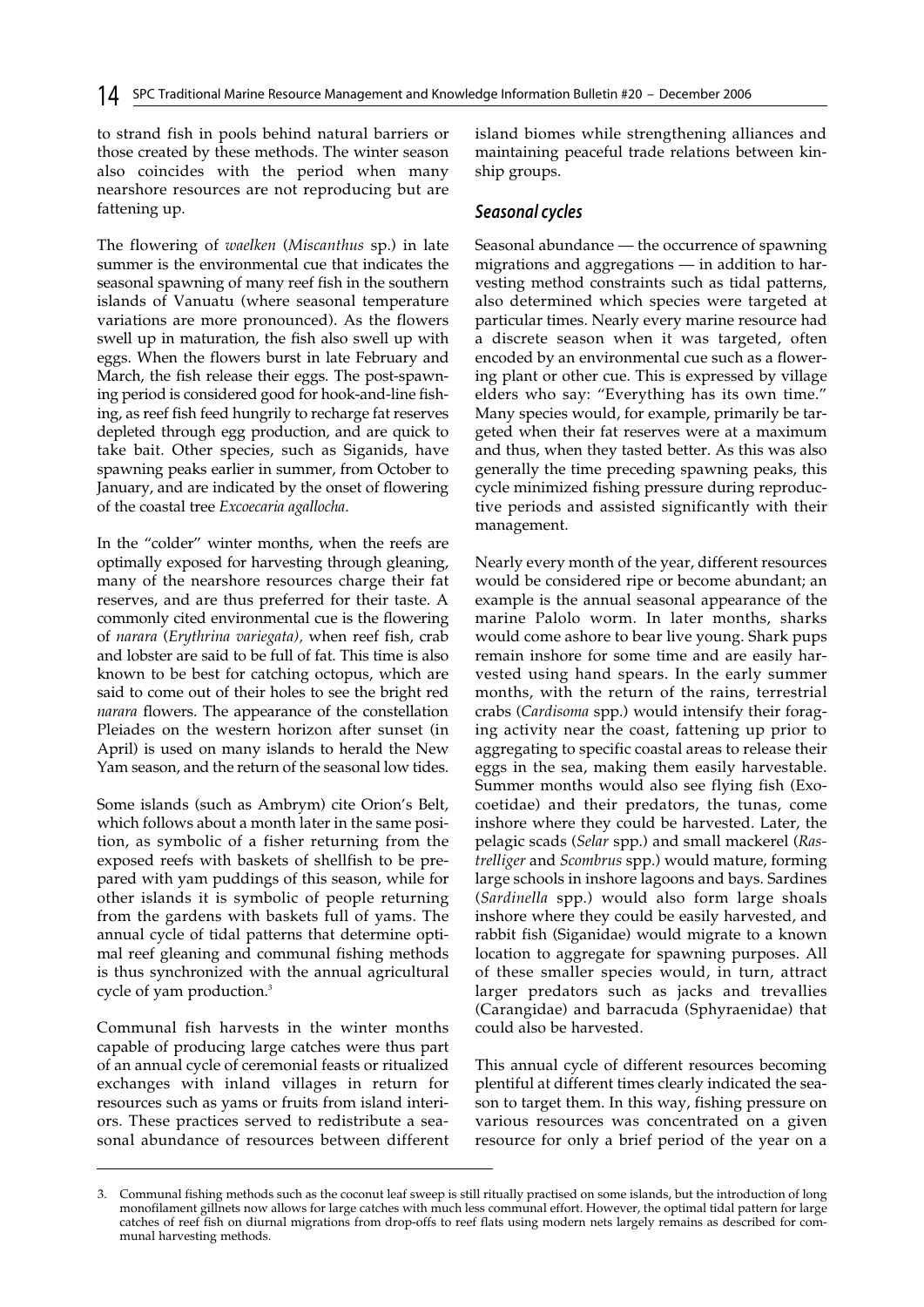rotational basis. Even if some were harvested during a spawning migration or aggregation, there would be only minimal pressure on the population in the remainder of the year.

## **Traditional management in transition**

Except for a few high-value benthic species, tropical, small-scale, multi-species fisheries in places such as Vanuatu are prohibitively expensive and notoriously difficult to manage using Western models that require extensive data collection (Johannes 1998a). Johannes (1998b) suggested that unrealistic emphasis on quantitative management ideals, such as optimum or maximum sustainable yields for these fisheries, could justifiably give way to a new paradigm that he called "data-less marine resource management", emphasizing that it is not management in the absence of information. The use of reproductive and lifecycle information, coupled with TEK of resources and traditional marine tenure, is invaluable for achieving management objectives. The qualitative monitoring of resources by communities through direct observation has always been part of Pacific fisheries and serves to increase the TEK held by fishers.

## **Traditional marine tenure**

The fundamental management strategy for nearshore reefs in many parts of the Pacific, particularly in Melanesia, is based on traditional marine tenure (TMT) and the accompanying traditional beliefs and practices that prohibit or restrict the harvest and consumption of marine resources. The principle underlying TMT is the ability of families, clans, chiefs and/or communities to claim exclusive rights to fishing areas, exclude outsiders, and regulate activities in these areas. The benefits of their restraint may then be realized at a later date, thus providing the motivation to protect resources. The systems of TMT in the Pacific have been relatively well documented by Johannes and MacFarlane (1991), Ruddle (1994, 1996) and Hviding (1996) among others. The well-entrenched heritage of TMT is legally recognized in Vanuatu and continues to provide an ideal framework for a decentralized system of village-based management of marine resources.

TMT effectively devolves responsibility for marine resource management to traditional leaders, communities, clans or families; that is, to those with the most intimate knowledge of the resources and the greatest motivation to manage well. Devolution of management responsibility is possible, as the government of Vanuatu recognizes and supports TMT4 in the constitution of the republic, and traditional leaders and resource custodians continue to see the introduction of village-based prohibitions as their traditional right and responsibility.

However, a growing concern is that contemporary taboos tend to be less firmly rooted in tradition, and consequently command less respect than traditional ones. The ancient traditional taboos, as outlined below, were associated with elaborate traditional practices and ritual underpinned by traditional cosmology's and sanctioned through supernatural forces. Contemporary taboos tend to be less ritualized and therefore less steeped in tradition, with a consequent decrease in reliance on supernatural sanctioning. The influence of the church, particularly the notion that traditional beliefs are "heathen and uncivilized", makes this ritualization and reliance on supernatural sanctioning less acceptable in some communities.

## **Bans and taboos**

The earliest transformations of traditional marine management systems stemmed from the introduction in the late-1800s of an export trade in nearshore resources for dried sea cucumbers (Holothuroidea) and later included trochus (*Trochus niloticus*) and green snail (*Turbo marmoratus*). Traditionally derived taboos began to be regularly placed on these resources in response to commercial pressure. This trend in protecting commercially harvested resources through the use of taboos has continued into the present, as more resources are targeted for commercial purposes for export to urban centres and overseas.

Contemporary village-based management prohibitions, often referred to by villagers today as "bans" to distinguish them from ancient traditional taboos, continue to be locally monitored and enforced by village leaders. These bans are enforced through the traditional institution of the village court which, although not legally recognized, continues to effectively adjudicate on most offences occurring in rural areas, as it has for centuries.

Fishers recognize that fish often retreat into areas under taboo when being pursued. Taboo areas, even when they are not particularly large, if widely distributed act as a mosaic of refugia or sanctuaries for mobile marine life. Turtles are found to become accustomed to the presence of divers observing

<sup>4.</sup> More recently, the forces of development and globalization are increasingly eroding government recognition and support for TMT as new legislation is introduced affecting land tenure and more land titles (which affect reef accessibility) are transferred to foreigners for development purposes.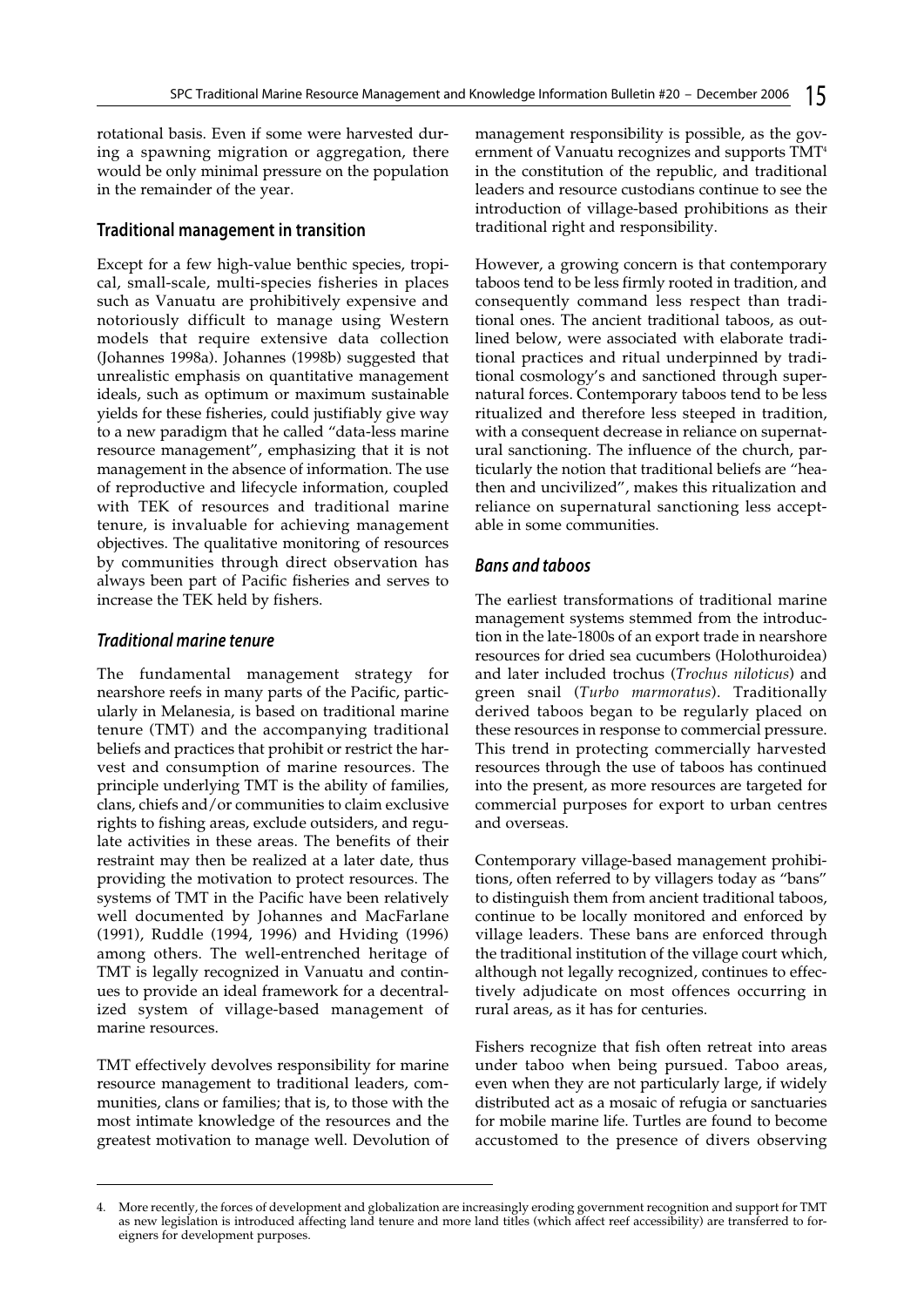them in areas where hunting is taboo for sufficiently long periods (pers. observ.). Dugongs (*Dugong dugon*), protected from hunting for some years now, have even been tamed to swim with humans, and along with unwary turtles are used to attract tourists to generate revenue. The knowledge that fish and other marine life increase in abundance and lose their wariness in areas under taboo is put to good use by the regular placement of closures for a variety of resources in most coastal villages of Vanuatu today (Hickey and Johannes 2002).

#### **Traditional marine resource management practices of Vanuatu**

The categories of traditional marine resource management practices vary significantly among cultural groups in the archipelago, reflecting their cultural diversity. Some of these practices are extant today, while others survive only through oral histories. Many of the marine management strategies described are also applied to freshwater and terrestrial resources. Reefs were viewed as extensions to the land, and their custodianship was generally, but not always, the responsibility of the adjacent land custodians. The information below summarizes research conducted by the author in collaboration with the Vanuatu Department of Fisheries and Vanuatu Cultural Centre over the preceding decade. Virtually all of the traditional strategies described below have direct parallels in modern resource management strategies founded on Western scientific principles, but long predate them. The Western classification terms are used below to highlight these parallels.

## **Privileged-user rights**

The right of reef custodians to control and restrict fishing and other activities is fundamental to the principle of TMT and is reflected in the modern management strategy of limited access. Under TMT, there may also be complex tiers of user rights for different groups, based on historical connections with reef areas. Groups arriving later in an area may be accepted, but only with secondary rights by the original founding group who retain primary rights. Also, neighbouring, often inland, groups may retain tenure over original canoe-landing sites or may in the past have bartered for user rights to defined reef areas, and these rights may remain in effect for ensuing generations.

Respect for TMT is said to have been universally very high in the past, and transgressions would be dealt with harshly, as well as through supernatural intervention. While remaining flexible through consultation among allied groups, the system thus

controlled and limited fishing effort within nearshore areas.

#### **Species-specific prohibitions**

In most areas it was taboo to eat turtle or turtle eggs if one planned to go to the yam garden in the next couple of days. It is said that to do so would result in one's yams being stunted like the fins or eggs of a turtle. In some areas, equivalent prohibitions applied to octopus, lobsters, giant clams, certain species of fish and other foods, including oily fruits and nuts. These prohibitions also applied to working in water taro (*Colocasia esculenta*) and other types of gardens, such as those for bananas. In some areas, it was taboo to go to gardens if one's leg had made contact with the sea, as doing so would risk damaging crops.

Food prohibitions could sometimes be overcome by making a small "devil's garden", distant from the main one, after consuming one of the prohibited foods<sup>5</sup>. Yams from the devil's garden would then be offered to the spirit responsible for stunting the yams, and the yams from the main garden would thus be spared.

Various informants suggest that these prohibitions may relate to the negative effect of introducing oily substances from turtles and other foods to gardens, as these could attract wild pigs or insects to food gardens. Making small devil's gardens prior to working in the main yam gardens would result in most of the oils being deposited in the devil's garden, though it would require additional time and energy. Salt also harms many garden crops, which may explain the negative association between seawater exposure and gardening. These effects apparently led to a temporal separation of gardening and fishing activities throughout many areas of Vanuatu and are elaborated on below in the section on seasonal closures.

Another species-specific prohibition is the practice of showing respect to the memory of recently deceased clan members by placing a taboo on their favourite food or the last food items they ate. For example, a taboo may be placed on a certain type of fish, spiny lobster, octopus, shellfish or fruit in honour of a deceased clan member for a year or more. The time period is generally commensurate with the respect shown to their memory. This relieves fishing pressure on that resource within the clan's area during that period.

Additional species-specific restrictions include prohibitions against children and pregnant women

<sup>5.</sup> The term "devil", introduced by early missionaries, is commonly used today to refer to various manifestations from the spirit world.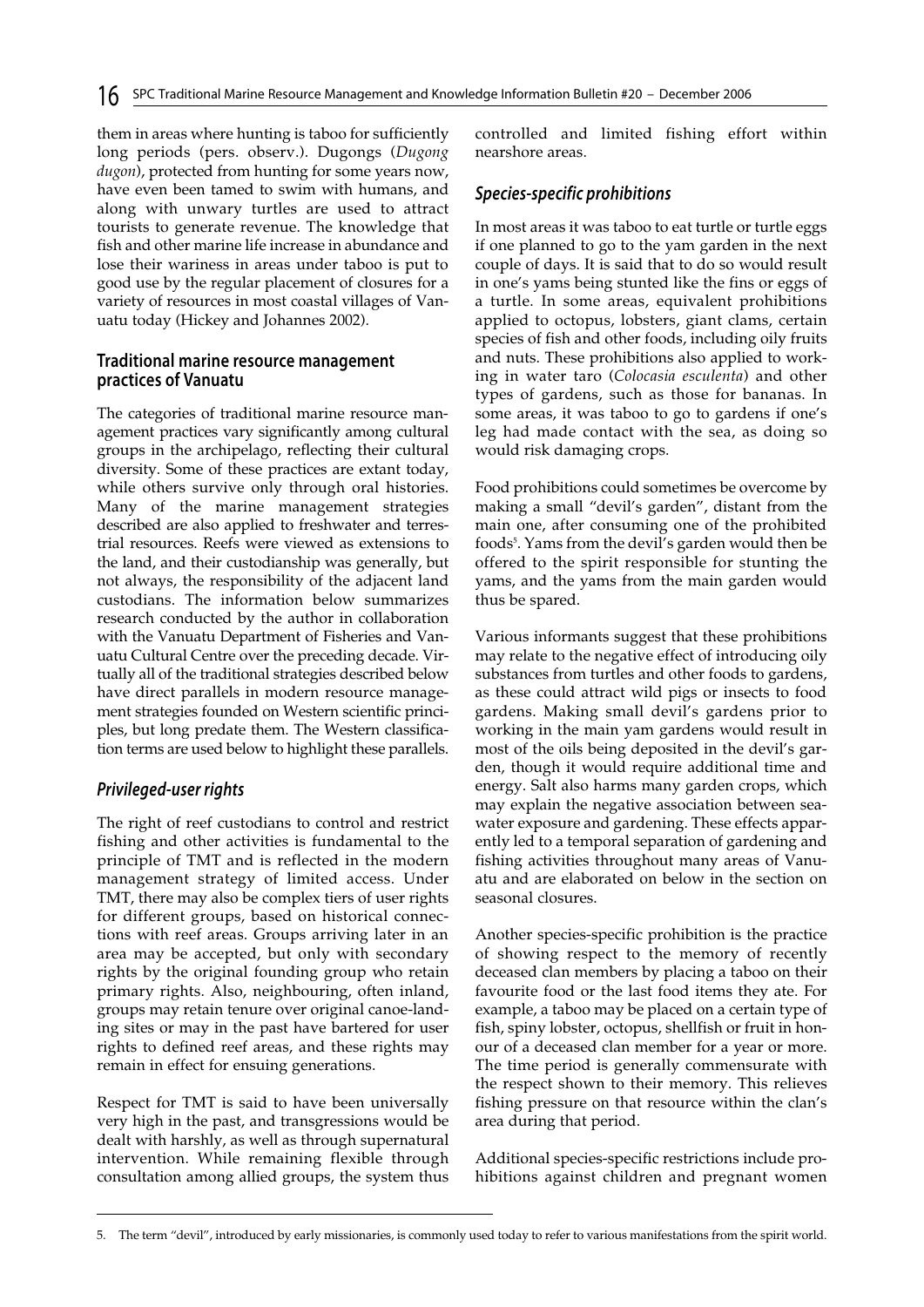eating turtles, as this was found to result in children developing sores. In some areas, those with asthma were also prohibited from eating turtle as it aggravated their condition. In other areas it was taboo for young girls to consume giant clams (Tridacnidae) until after their first menstruation, while young boys were forbidden to consume many species of large angelfish (*Pomacanthus* spp.) until they were circumcised. These prohibitions stemmed from area-specific cosmological beliefs and resulted in reduced fishing pressure on these resources.

In some areas, size limits were imposed on certain species, as it was taboo to collect small gastropods (e.g. *Turbo* spp.) that had no encrusting growth on them to avoid taking immature ones.

## **Seasonal closures**

During the summer months when yams were being cultivated and many reef resources were restricted by gardening taboos, as well as by the tidal cycles outlined above, a wide range of fruit and nut trees ripened to provide alternative sources of nutrition. When new yam gardens were prepared, there was considerable labour involved in clearing garden plots and planting tubers. With the coming of the spring rains, weeding and training the vines required frequent trips to the garden. The production of yams was a central aspect of food production and featured prominently in the customs of most areas of Vanuatu. Cultivating yams was thus treated as a serious endeavour. Given the importance of agricultural production in Vanuatu (Weightman 1989), it is apparent that gardening restrictions that limited fishing activities also served to reduce fishing pressure on nearshore reefs during the months of yam production. As noted above, the tides of this season are also less suitable for reef-gleaning activities, and thus reef gleaning and communal harvesting methods were further separated temporally from gardening activities by tidal cycles.

The yam production period, starting as early as August/September, and extending until April/May, covers the entire hot season. This period includes the nesting season for turtles, the time when they are most vulnerable to exploitation by humans. It is also thought to be the season when many nearshore reef species are at their spawning peaks. Fishing prohibitions during the main agricultural season thus have highly significant management value because they reduce fishing pressure during peak reproductive periods. The yam production season also encompasses the period when trade winds collapse and winds become light and variable. Johannes (1978) highlights the advantage for fish of spawning during periods when prevailing winds and currents are at their weakest,

which will reduce the transport of larvae far from their point of origin.

In areas such as Futuna, Tanna, Aniwa, Paama and Ambrym Islands, the consumption of nearshore resources is considered to be taboo from the time yam gardens are initiated until the New Yam Ceremony some six months later. This would ensure a good harvest of seafood for New Yam celebrations as well as during the subsequent months of ongoing yam harvesting. As this summer closure coincides with the time when most nearshore fish and invertebrates are believed to be at their spawning peaks, the annual half-year taboo serves to protect resources during this vulnerable period.

However, the hot months are the best season for fishing offshore for flying fish, tunas and other pelagic species. Deepwater snappers found far from nearshore waters may also be fished during these months. The seasonal abundance of pelagic fish and lighter winds during summer months allowing easier offshore fishing thus compensated for the restricted fishing of the nearshore during summer months.

An additional incentive to limit consumption of nearshore reef fish during summer months is that oral traditions record that they are more frequently found to be ciguatoxic during this period when new coral growth is observed to be highest.

## **Food avoidance**

Many cultural groups in Vanuatu are associated with different totems that include specific types of fish, octopus, giant clams, turtles, sharks and moray eels as well as various terrestrial resources. The practice of not consuming one's ancestral totems out of respect and reverence for them serves as a management strategy by reducing or controlling fishing pressure on those resources. In some areas, highly controlled, ritualized harvests of totemic species are undertaken for exchange to other areas, thereby limiting fishing pressure.

## **"Protected areas"**

In virtually all parts of Vanuatu there were formerly numerous coastal protected areas, known locally as "taboo places", that had spiritual significance and which people had the greatest reverence and would respectfully avoid. These taboo places were also common in terrestrial and freshwater areas and were often associated with areas of high biodiversity. Examples of such areas include burial places, and places where spirits resided or island deities were based. Volcanic lakes on Ambae and Gaua Islands are two such large inland freshwater areas high in biodiversity. Many rivers and creeks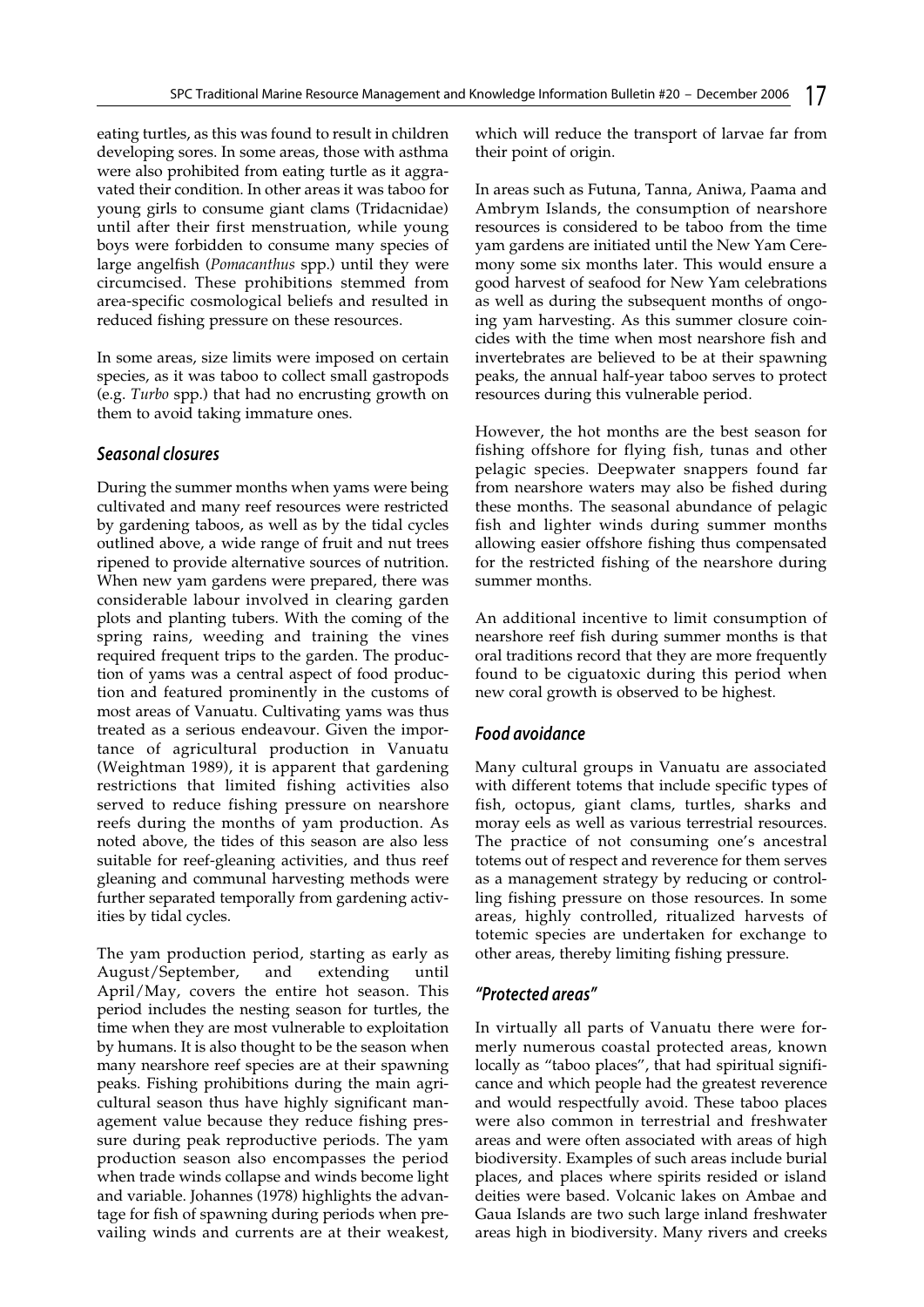were also considered taboo areas and were thus protected, as they were considered to be paths of spirits travelling between the sea and inland areas.

These permanently taboo areas, or areas with very restricted access, were commonly found along coasts, as well as at offshore islands and reefs. Access to them was restricted or controlled at all times, unlike spatial-temporal refugia. The taboo areas formed a network of marine and terrestrial protected areas whose management benefits included the production of larger, more abundant marine organisms that export larvae (and marine plant propagules) as well as spillover effects. By protecting a number of different habitat types colonized by species unique to them, taboos also preserved and enhanced biodiversity.

These areas were, by their very nature, protected and sanctioned by the spirits residing there. Compliance was thus very high, as the enforcement of these areas was endogenously based on the belief system of supernatural sanctioning. This is unlike the Western counterpart of marine protected areas that is sometimes promoted in Vanuatu, which relies increasingly on state sanctioning. While many taboo places are no longer respected by the younger generation, primarily due to the influence of Christianity, Western education and development pressure, many others continue to protect resources in areas where respect for them remains.

## **Behavioural prohibitions**

The numerous customary protocols associated with the fabrication and deployment of traditional fishing gear and techniques were integral to the traditional resource management regime. Once certain fisheries were initiated with the fabrication of, for example, a spiny lobster trap, a fisher's behaviour became regulated by protocols associated with that fishery. Taboos could vary among cultural groups and depended on the fishery type.

A widely known example of a behavioural prohibition is the requirement for sexual abstinence before engaging in fishing activities as well as during the fabrication of fishing devices. This reduces fishing pressure within a clan's area while providing additional benefits relating to birth control. Other examples of behavioural prohibitions that reduce fishing pressure follow:

- In some areas, it is taboo to swim or remain on the shore during sunset, as certain spirits are known to be active then. As spawning aggregations are known to occur at sunset, this prohibition protects them (Johannes 1978).
- Fishers cannot be seen departing, or at least others must not know they are joining a fishing

expedition, as this brings "bad luck" and so the trip may be aborted. Also, it is taboo to call out or make noise when embarking on a fishing trip.

- If a visitor arrives and spends the night, then it is taboo to go fishing the next day.
- It is taboo to eat certain foods or drink kava or go to certain places when one is involved in the fabrication or deployment of certain fishing devices.
- Pregnant or menstruating women, and men with pregnant wives, are automatically excluded from most fishing activities. This taboo relates to the belief that the spirit of an unborn child has a negative effect on fishing activity.

Thus, there is an extensive and complex web of taboos associated with fishing that act synergistically with other traditional management measures to reduce fishing effort. A fisher who is unable to respect any behavioural taboos must refrain from fishing for the following day or two, thereby reducing fishing effort in a given area. As there are ways to find out who has not followed the rules, this puts shame on offenders, affecting their reputations as fishers, and is thus avoided.

## **Spatial-temporal refugia**

Some of the cultural practices that created spatialtemporal refugia throughout Vanuatu are outlined below. These refugia allowed for an increase in abundance and diversity and provided spillover benefits, decreasing the wariness of resource species while also protecting spawning activities and increasing biodiversity. Events associated with such spatial-temporal refugia are described below. These areas would be open to fishing once the taboo has been removed so as to make use of resource abundance in line with Pacific peoples' strong social, cultural and subsistence links with resources (Fig. 2).

## Death of a traditional leader

In some areas, such as the Banks Islands, the death of a traditional leader ("chief" or highly ranked member of a hierarchical society) would be honoured by the placement of a taboo on the reef of the leader's clan. Depending on the degree of respect, this total closure could last for many years. This taboo is associated with the enactment of many rituals. When the reef is re-opened, a final communal feast is held to honour the deceased, using in part the resources harvested from the closed area.

## Death of any clan member

The death of any individual of a clan — man, woman or child — may mean that the clan's area of reef is put under taboo, or closed to all harvesting for one to three years, as is the case on northern Epi.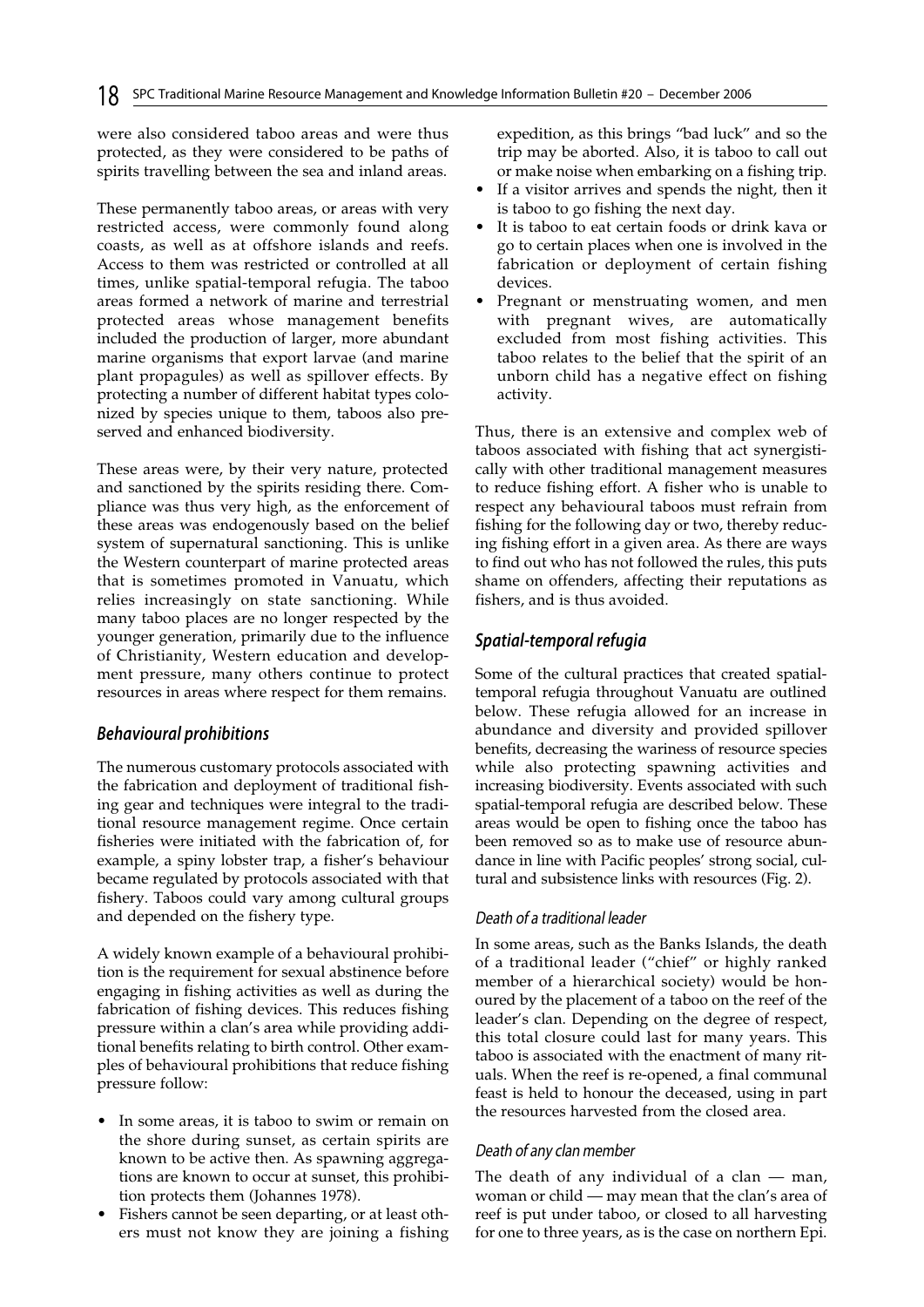

**Figure 2.**  A *namele* leaf recently placed after a pig killing ceremony used to indicate a reef tabu at Mangaliliu village on Efate.

#### Grade-taking

In areas of north and central Vanuatu, the allimportant rituals of grade-taking by men, and in some areas women, as part of ascending a social and spiritual hierarchy (Layard 1942; Bonnemaison 1996) are accompanied by taboos placed on terrestrial, freshwater or reef resources from one to four years, and often for as long as six years in the case of marine taboos. These practices include multiple pig killings, kava drinking, dancing, singing, feasting and other rituals.

#### Passing on of a hereditary chief's title

In the Shepherd Islands of central Vanuatu, the practice of hereditary chiefs' passing title to their progeny is associated with a reef taboo. The taboo duration may be the time taken for a young pig to develop a full circle tusk, some six to seven years. Offerings to ancestors are also traditionally made to evoke their assistance in monitoring and enforcement. The tusked pig will be sacrificed to remove the taboo, and marine resources harvested from the taboo area are used as part of the ordination feast.

#### Yam season

As outlined above, in some areas of Vanuatu, most nearshore reef resources are annually closed to harvesting during the summer months from around the time of yam planting until the New Yam celebrations approximately six months later. In other areas the taboos are species specific, but nearly all areas protect turtles. These agricultural related taboos are now less commonly respected, while some areas continue to limit fishing during this

period because of the management value of doing so during spawning periods. It is also generally acknowledged that yams produced these days are much smaller than in former times due to the loss of respect for traditional practices and knowledge.

#### Circumcision

Cleansing rites that are part of circumcision rituals are sometimes associated with reef taboos, which are generally of a short duration, sometimes one month. These short closures are particularly effective in conserving resources if their timing coincides with spawning migrations or aggregations.

#### In preparation for specific feasts or other traditions

In most areas, specific feasts or other traditions, such as the harvest and exchange of marine resources to inland villages, are preceded by a reef taboo. Ritual specialists then evoke the ancestors to increase resources and ensure a good catch. Inland villages would later reciprocate with foodstuffs from their areas. This highly ritualized system of exchange effectively controlled fishing pressure on resources both spatially and temporally while redistributing resources during periods of seasonal abundance and strengthening trade and peaceful relations. These taboos are still found in some areas and are sometimes integrated into Christian rituals, for example, celebrations of a saint's day.

#### **Marine resource management through a mosaic of spatial-temporal refugia**

The variety of traditional area closures ensured a number of areas were closed at any one time. When visiting north Pentecost in northern central Vanuatu in 1998, the author was informed of 11 marine closures associated with grade-taking ceremonies. These closures formed a mosaic of spatial-temporal refugia across the top end of this relatively small area, protecting various marine habitats. In 2005, the number of areas closed due to these rituals had increased due to the strong adherence to traditional grade taking practices in this area.

#### **Consequences of violating traditional taboos**

The consequences of taboo violation included supernatural retribution from island deities and ancestors. This curse could also be ritually removed once the offender revealed their transgression. Individuals who repeatedly broke these taboos could be set adrift or given a sign that their leader had sanctioned their death, giving them a brief period to escape.

Traditional leaders, under the auspices of the *nakamal*, or village court, also imposed fines of pigs,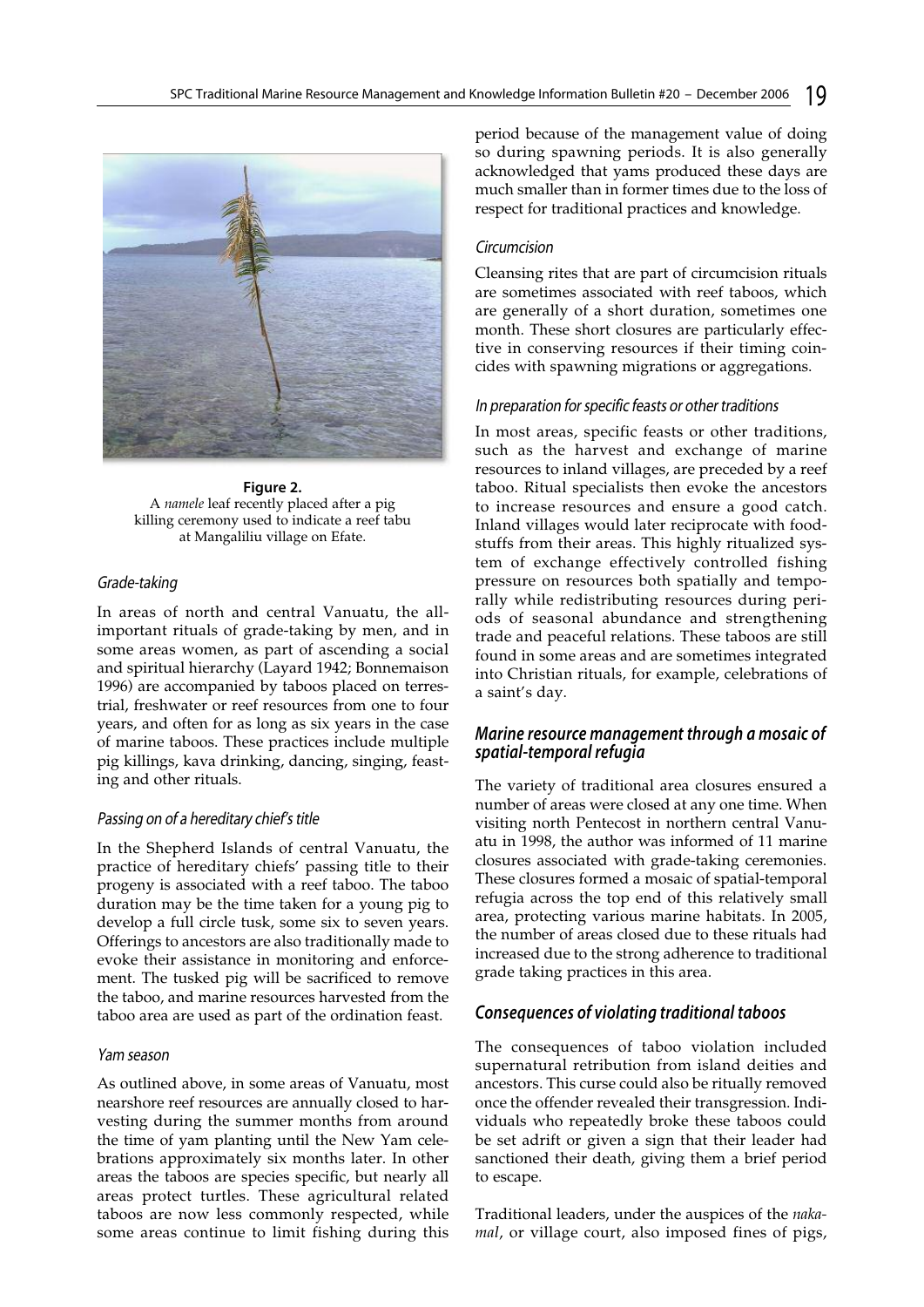kava, woven mats and other traditional wealth items as an additional deterrent and means of removing the "wrong" in the eyes of ancestors and other clan members. Typically, ancestral spirits would punish transgressors, or their family members, by making them ill, sometimes terminally so. Some were capable of assuming various forms, including sharks or barracuda that could directly enforce a marine taboo. Practices to ensure the participation of ancestors in enforcement included placing culturally specific taboo leaves in the area to symbolically monitor and enforce the taboo (Fig. 3). Communication with the spirit world was often enhanced by ritualized kava drinking.



**Figure 3.** A traditional leader in the Banks Islands placing the taboo leaves unique to his cultural group to indicate a reef taboo.

Ancestral icons may also be concealed in the area to symbolically invoke their participation. The killing of pigs at the initiation of the taboo also serves as a symbolic sacrifice to ancestors for their part in monitoring and enforcing the taboo. The killing of another pig is thus required within some cultural groups to remove the taboo and make it safe to harvest again in the area. In other areas, additional culturally significant gifts (such as pigs, kava, yams or white fowl) were offered, sometimes set adrift on a raft, to ensure the ancestor's role in monitoring and enforcing the taboo. This system of sanctioning was considered highly effective in the past, and remains so in numerous areas where traditional belief systems remain strong.

## **Discussion**

Traditional leaders and reef custodians in Vanuatu increasingly use their rights under TMT to put resources, fishing areas, seasons or fishing methods under taboo for varying periods of time (Johannes 1998a; Hickey and Johannes 2002; Johannes and Hickey 2004). Some of these taboos are extant versions of ancient traditional practices. Through the Vanuatu Cultural Centres' network of over 120 fieldworkers working voluntarily throughout the archipelago, these traditional practices are strengthened by the fieldworkers reviving, encouraging and supporting their communities in continuing to practice their traditional taboos.

Many taboos imposed today, however, are more contemporary expressions of earlier ones that have integrated modern issues and concerns including

> introduced gear and the cash economy. The Fisheries Department, Environment Unit, and Vanuatu Cultural Centre have supported these traditionally derived contemporary taboos through a programme of cooperative management. Cooperative management of marine resources was initiated by the Fisheries Department Research Section in the early 1990s, initially targeting trochus resources (Amos 1993). It provides relevant biological knowledge and awareness to communities for use in conjunction with traditional knowledge in the management of nearshore reef resources. These cooperative management efforts quickly spread to include other commercially important resources as well as those important for subsistence. This programme was later introduced to the Department's Extension Services by providing appropriate training to rural-based Extension Officers.

Part of this process included raising awareness among rural communities of Department regulations about size limits and other state prohibitions on resources. Once villagers were aware of the regulations and understood the rationale behind them, they generally adopted the regulations as part of their village-based management regime (Johannes 1998a). Village leaders and villagers then took over monitoring and informally enforcing these regulations on behalf of the government.

The knowledge gained of the management value of traditional practices, including area and species closures and other prohibitions on harvesting marine resources, has thus been adapted and applied in the expression of contemporary taboos. If the taboo was of sufficient duration, resources were observed to become larger, more abundant and less wary, leading to increased catches after the taboo is lifted. Also, taboos placed during periods of spawning activities assisted recruitment processes.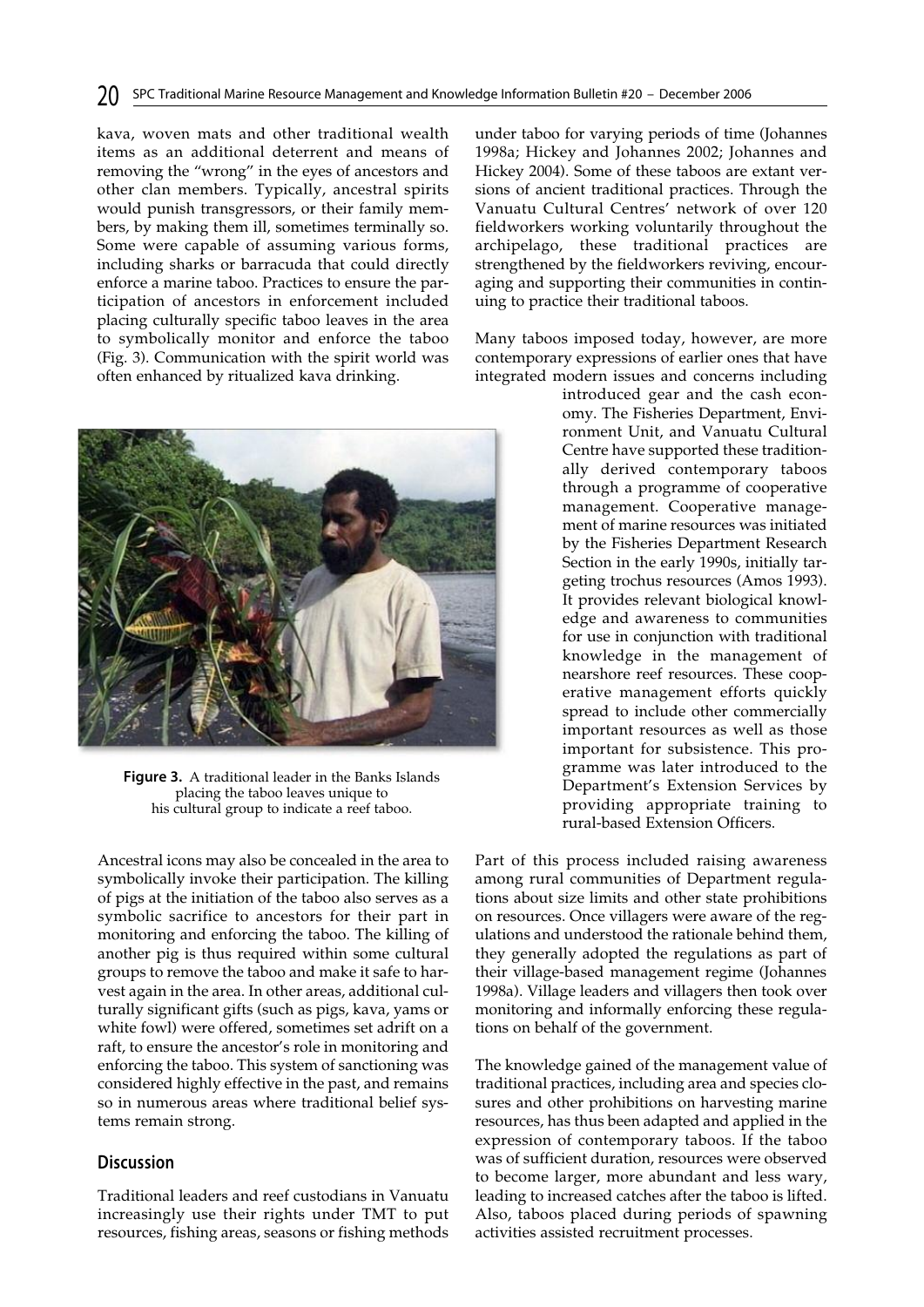Another aspect influencing respect for closures is that the benefits of traditional taboos were generally distributed to the entire community through communal feasts and distribution of resources. Today, however, individual reef custodians often expect to prosper from the sale of trochus and other resources. Thus, there is often less incentive for the entire community to respect the taboo. In former times, the paramount traditional leader of an area would have the right, through consensus, to put large reef areas controlled through different clans' tenure under taboo for traditional purposes. In this way, management of large areas was harmonized for communal benefit. Many reef custodians recognize the relationship between respect for taboos and communal benefit sharing, and allow reef access to the entire community to promote widespread respect for taboos placed on individual clans' reefs.

Many communities recognize that the decrease in respect for contemporary taboos is exacerbated by a general decline in respect for traditional authority by youth influenced by Western education or individualistic ideals learned in urban centres. Disputes over land or reef tenure as well as village leadership are also found to weaken respect for villagebased taboos (Hickey and Johannes 2002; Johannes and Hickey 2004). In response to these factors, some communities endeavour to strengthen and revitalize traditional beliefs regarding resource management by emphasizing the inclusion of more traditional practices in their implementation. Others, in areas where traditional beliefs are more influenced by introduced cosmologies, choose also to integrate Christian beliefs and practices in implementation, and this is often effective in assisting with management; still others look increasingly toward the state for assistance in sanctioning village-based taboos.

The trend towards greater state sanctioning, as well as Western notions of conservation that may ignore traditional links to resources, have been assisted by aid donors, regional and volunteer organizations and NGOs. These groups often have limited appreciation of ancient traditional resource management systems, and are primarily familiar with Western models from their own countries. Some outside groups take village-based taboos and repackage them in Western forms such as "conservation areas and MPAs", but these models are poorly understood and are largely viewed with suspicion by rural communities (Bleakley 2004). In most cases, Western models are unsustainable once outside assistance is finished. A traditional village leader sums it up by saying: "European conservation approaches always seems to cost a lot of money, whereas our traditional system of sustainable management is within our own means." However, government policy makers and bureaucrats, often educated in industrialized

countries and increasingly isolated from rural communities, often acquiesce to the introduction of Western models, following the locally entrenched notion that "the West knows best".

This recent trend towards Western repackaging of traditional practices is of concern as it implies that Western models are superior, when in fact parallels to Western science-based resource management strategies already exist in Vanuatu's traditional systems, as documented above. Reliance on state sanctioning of village-based resource management also has significant limitations, as government capacity to perform this role is severely limited in an archipelago with so many coastal villages. It also raises community expectations and fosters a mentality of depending on the state to solve rural community problems, which rarely respond well to legislation. The application of Western law in villages is seen as divisive, with a win/lose outcome that further erodes social cohesion necessary for cooperation in village-based management (Johannes and Hickey 2004). Recognising and supporting the existing strong cultural heritage of decentralized villagebased resource management and strengthening efforts to adapt it to contemporary needs would be much more effective. This could be facilitated by continuing to build the capacity of traditional leaders and communities to manage resources under their tenure by promoting consultation with all stakeholder groups to increase understanding, consensus and compliance prior to implementation of taboos. In many cases, it is simply a matter of strengthening traditional leadership and governance systems and facilitating traditional conflict resolution options to settle existing community divisions.

In cases where enforcement remains problematic, legal recognition of traditional village court systems, where village-based transgressions including those related to resource management are adjudicated, would be an effective means to assist with enforcement. Legislation to empower traditional leaders and communities to manage resources under traditional tenure would be more effective and economical than creating a parallel system that transfers that power to the state and serves to undermine traditional authority. Fa'asili and Kelokolo (1999) report that legal empowerment of the Chief's Council in Samoa has been successful in supporting the community-based management of resources while reinforcing traditional authority.

#### **Conclusion**

Vanuatu has a strong cultural heritage of traditional resource management, and a wellentrenched and legally recognized system of TMT to draw upon in continuing to adapt its indigenous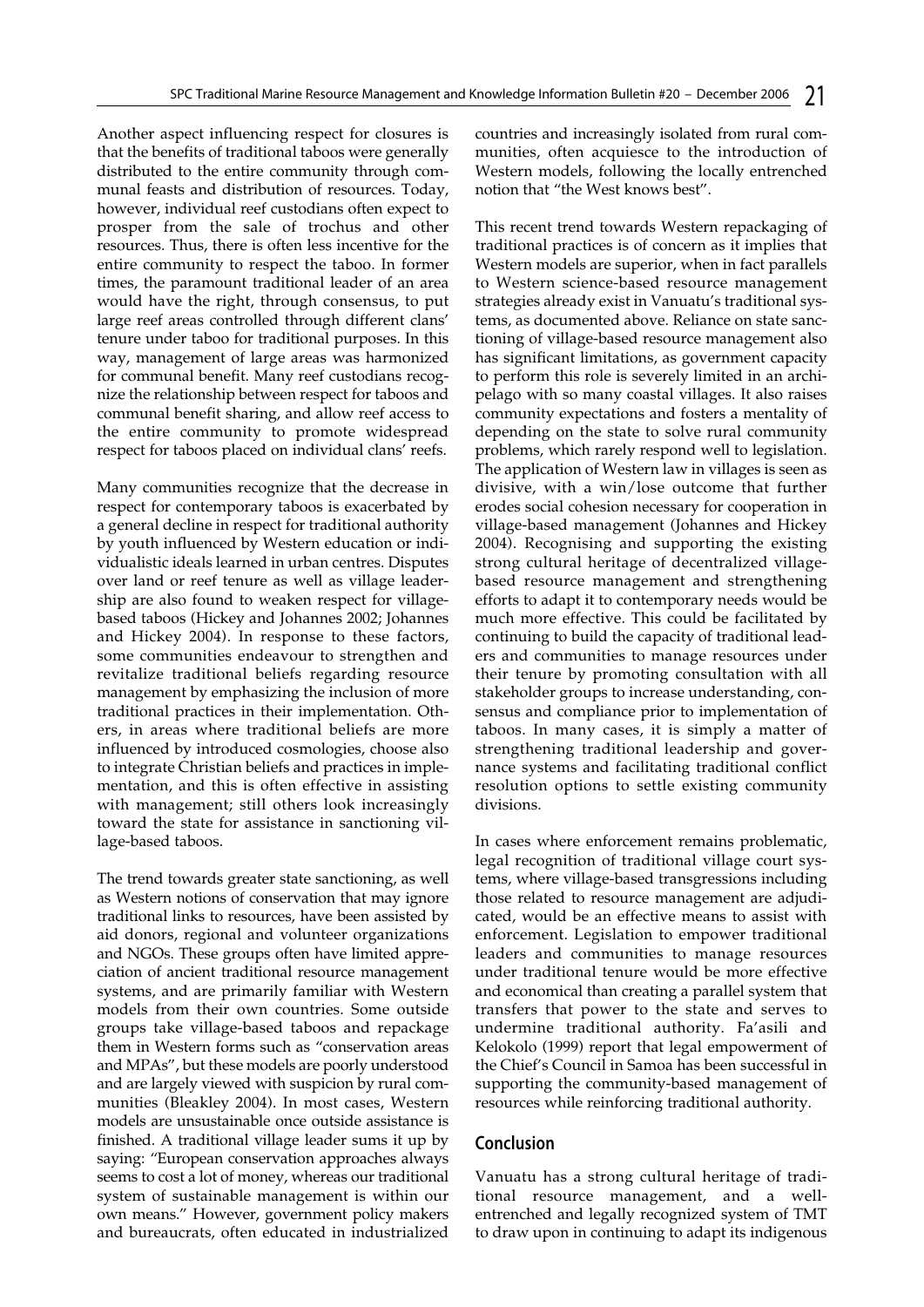system of resource management to contemporary needs. Many elements of traditional systems and authority remain extant and are well respected by the majority of the rural population. Some community elders still retain a large corpus of TEK that is useful for resource management, but this number is now dwindling rapidly. Culturally appropriate awareness and education programmes, including the use of popular theatre directed towards traditional leaders, fishers and communities have been shown to be highly effective in facilitating the adaptation of traditional systems to contemporary needs (Amos 1993; Johannes 1998a; Hickey and Johannes 2002; Johannes and Hickey 2004).

Further support is needed to continue to develop the capacity of traditional leaders and communities in the decentralized management of resources under their tenure through the strengthening of traditional leadership and governance, village-based consultation, consensus building and conflict resolution mechanisms. It is also particularly important that young people are made more aware of the practical value and modern-day relevance of traditional management systems and TEK held by elders, as the value of this knowledge is rarely promoted in the western educational system they are now primarily exposed to. This can best be achieved by the active involvement of elders in curriculum development and formal education and the inclusion of traditional activities as part of the school curriculum as well as through informal educational channels. This will enhance the intergenerational transfer of knowledge and promote greater appreciation, pride, self-reliance and transmission of such knowledge and practices. Mobilising local TEK for use in resource management also assists to empower communities with the use of their own knowledge while fostering a stronger sense of ownership of a resource management initiative. TEK is often much better understood and trusted than science-based knowledge in many communities. These factors have been observed to enhance the long-term sustainability of village-based resource management initiatives in Vanuatu.

Government policy makers, foreign donors, NGOs, volunteer and regional organizations working in the environment sector could all benefit from greater awareness of the value and efficacy of supporting and strengthening traditional management systems and the risks of blindly introducing foreign conservation methods originating in industrialized countries without TMT or a strong cultural heritage of traditional resource management. The trend away from working to strengthen TMT and existing traditional resource management systems by limiting marine resource management efforts to primarily promoting MPAs, as seen in the Pacific in recent years, ignores the value of a wide range of

existing traditional resource management systems available that operates synergistically. The widely promoted and donor-supported uni-dimensional MPA approach driven by the Western ideal of optimizing biological conservation is likely to remain an object of suspicion by rural communities who rely on their resources for food security and other needs on a daily basis. In contrast, traditionally managed areas (TMAs), as widely seen in Vanuatu, provides the sustainable management of nearshore areas through a balance of various restrictions placed on fishing areas, seasons and gear but with the option to harvest resources to satisfy socioeconomic requirements (such as payment of school fees and other community needs).

Harvest openings are also possible when resources are perceived as over-abundant and benefits may not be realized due to the impacts of cyclones and other threats that periodically destroy nearshore areas. Living with such devastating threats as cyclones, tsunamis, storm surges and coral bleaching have taught people not to let their resources go to waste. Instead, an ethic of sustainably managing resources to maintain ecosystem integrity *with people as an integral component*, is a primary feature of the Pacific approach to resource management. TMAs are not only flexible in dealing with, and integrated into rural socio-cultural-economic norms but also are based on natural cycles of resource abundance, tidal influences, agricultural and resource reproductive cycles and is underpinned by locally based corpus of TEK of the environment and resources.

The current trend seen in the promotion of MPAs in the Pacific is also moving increasingly towards devolving resource management authority from community leaders under TMT to the state through legislation. This trend risks raising community expectations, while fostering dependency on governments that often lack the capacity (both human and financial) to deliver. The repackaging of existing village-based taboos as Western conservation models, often for the edification of tourists and development agencies, is likely to tacitly erode remaining traditional resource management practices found in the Pacific. Attempts at introducing the Western ethos of conservation inherent in MPAs is perceived as ignoring the strong social and cultural links of Pacific Islanders with their resources and the efficacy of existing traditional systems of management. Eroding traditional rights of communities of autonomy over land/reefs and resources is not likely to solve problems in Melanesia, but is more likely to create them. Strengthening existing traditional systems not only reduces the burden on governments (and aid donors) but also offers other spill-over benefits such as stronger community governance systems, increased long